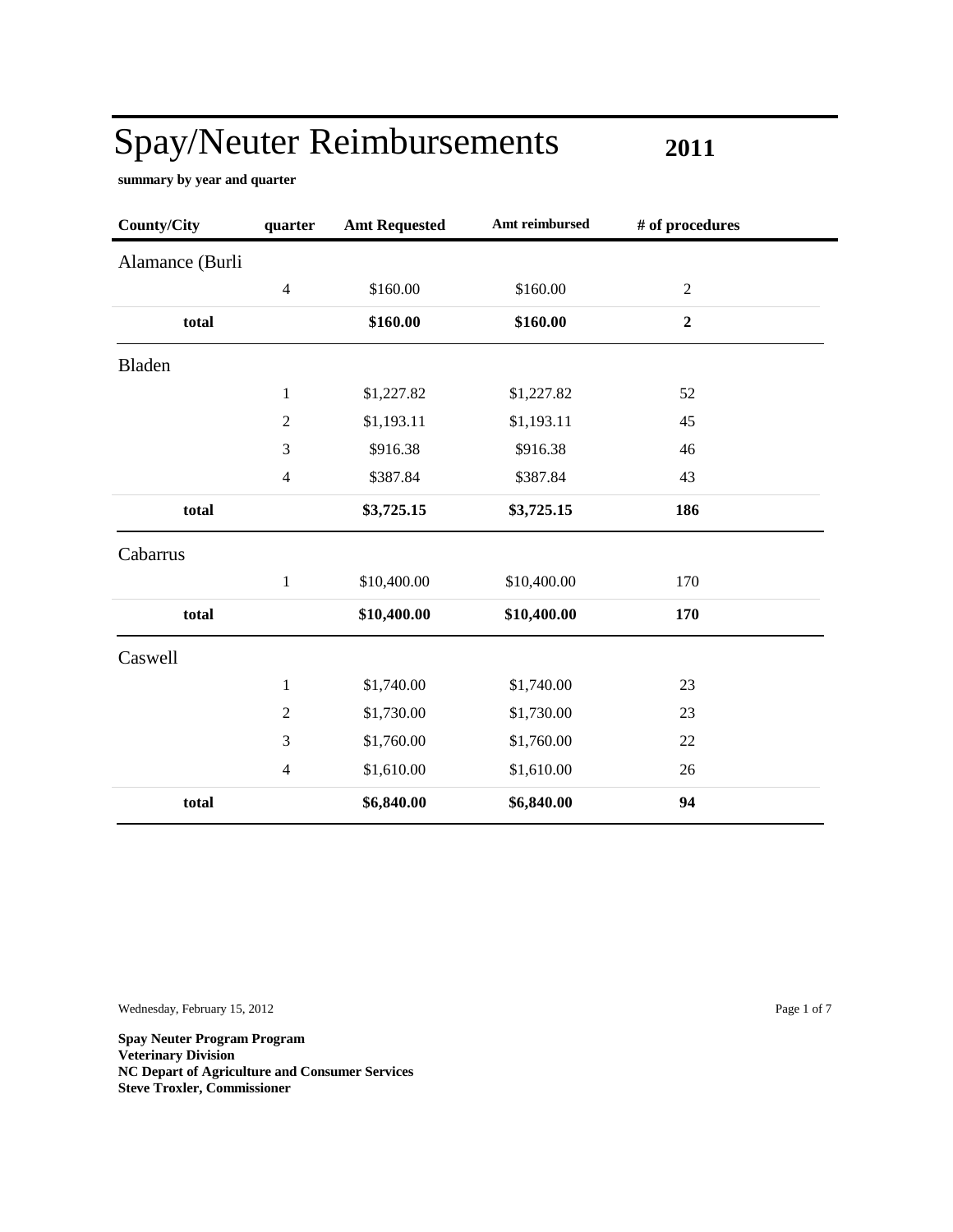**2011**

**summary by year and quarter**

| <b>County/City</b> | quarter        | <b>Amt Requested</b> | Amt reimbursed | # of procedures |  |
|--------------------|----------------|----------------------|----------------|-----------------|--|
| City of Tarboro    |                |                      |                |                 |  |
|                    | $\mathbf{1}$   | \$720.00             | \$715.00       | $\mathfrak s$   |  |
|                    | $\sqrt{2}$     | \$1,051.00           | \$1,051.00     | $\tau$          |  |
|                    | $\mathfrak{Z}$ | \$499.00             | \$499.00       | 4               |  |
|                    | $\overline{4}$ | \$847.00             | \$847.00       | $\tau$          |  |
| total              |                | \$3,117.00           | \$3,112.00     | 23              |  |
| Columbus           |                |                      |                |                 |  |
|                    | $\mathbf{2}$   | \$611.12             | \$611.12       | 46              |  |
| total              |                | \$611.12             | \$611.12       | 46              |  |
| Cumberland         |                |                      |                |                 |  |
|                    | $\mathbf{1}$   | \$2,205.00           | \$2,205.00     | 28              |  |
|                    | $\overline{2}$ | \$2,409.00           | \$2,409.00     | 35              |  |
|                    | 3              | \$5,052.50           | \$5,052.00     | 70              |  |
|                    | $\overline{4}$ | \$6,588.00           | \$6,588.00     | 84              |  |
| total              |                | \$16,254.50          | \$16,254.00    | 217             |  |
| Dare               |                |                      |                |                 |  |
|                    | $\mathbf{1}$   | \$870.00             | \$870.00       | 14              |  |
|                    | $\overline{2}$ | \$3,030.00           | \$1,007.67     | 45              |  |
|                    | 3              | \$1,798.00           | \$1,798.00     | 30              |  |
|                    | $\overline{4}$ | \$2,533.00           | \$2,533.00     | 40              |  |
| total              |                | \$8,231.00           | \$6,208.67     | 129             |  |

Wednesday, February 15, 2012 Page 2 of 7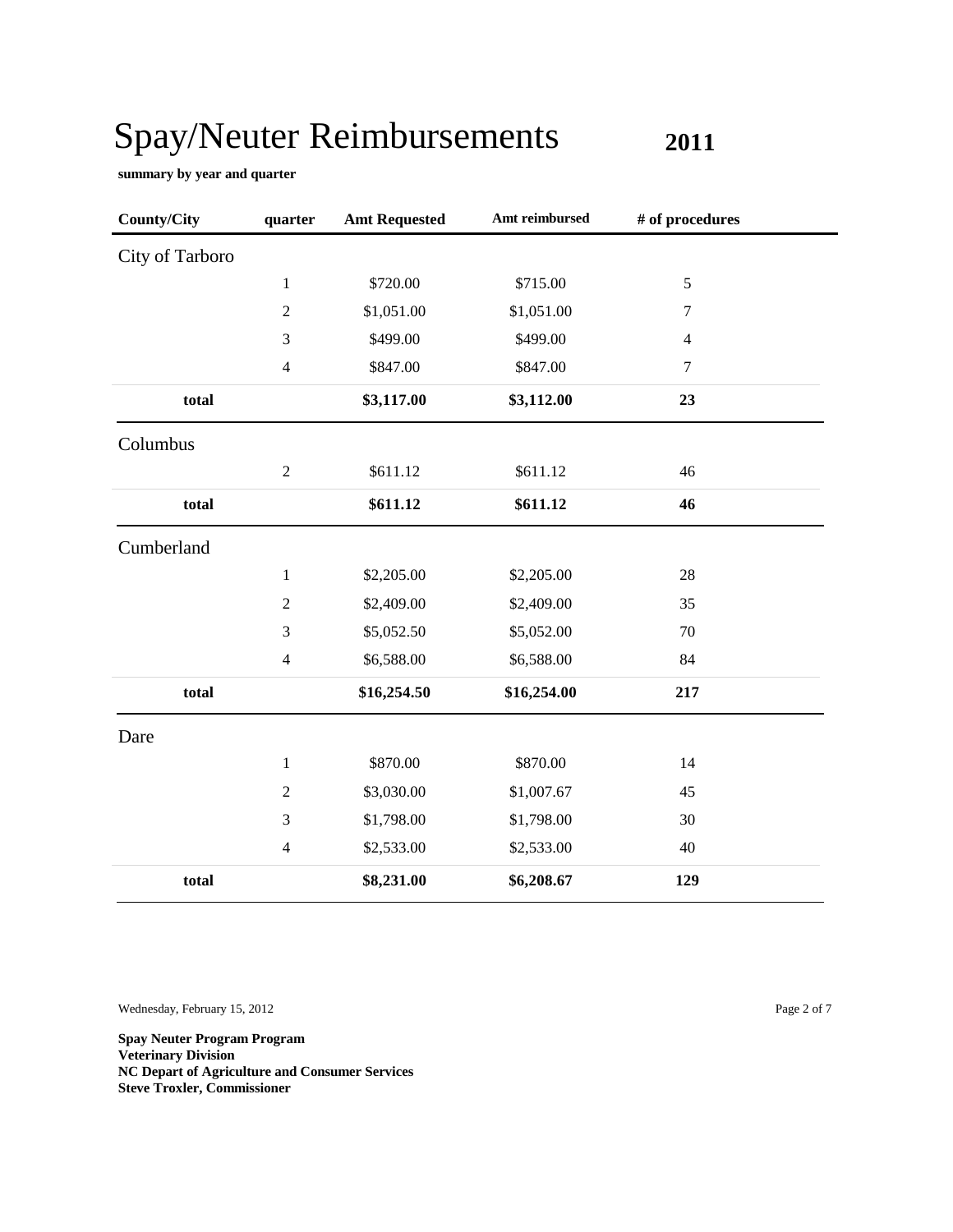**2011**

**summary by year and quarter**

| <b>County/City</b> | quarter        | <b>Amt Requested</b> | Amt reimbursed | # of procedures |
|--------------------|----------------|----------------------|----------------|-----------------|
| Davidson           |                |                      |                |                 |
|                    | $\mathbf{1}$   | \$4,962.00           | \$4,962.00     | 63              |
|                    | $\sqrt{2}$     | \$5,726.00           | \$2,491.37     | 76              |
|                    | 3              | \$2,627.00           | \$2,627.00     | 39              |
|                    | $\overline{4}$ | \$6,499.98           | \$6,499.98     | 86              |
| total              |                | \$19,814.98          | \$16,580.35    | 264             |
| Davie              |                |                      |                |                 |
|                    | $\mathbf{1}$   | \$1,320.00           | \$1,320.00     | 34              |
|                    | $\sqrt{2}$     | \$1,470.00           | \$763.65       | 40              |
|                    | $\mathfrak{Z}$ | \$1,345.00           | \$1,345.00     | 36              |
|                    | $\overline{4}$ | \$1,968.00           | \$1,968.00     | 42              |
| total              |                | \$6,103.00           | \$5,396.65     | 152             |
| Durham             |                |                      |                |                 |
|                    | $\mathfrak{Z}$ | \$11,723.00          | \$11,723.00    | 162             |
|                    | $\overline{4}$ | \$7,555.00           | \$7,555.00     | 119             |
| total              |                | \$19,278.00          | \$19,278.00    | 281             |
| Gaston             |                |                      |                |                 |
|                    | $\mathbf{1}$   | \$1,755.00           | \$1,755.00     | 42              |
|                    | $\sqrt{2}$     | \$6,015.00           | \$3,396.33     | 127             |
|                    | $\mathfrak{Z}$ | \$9,415.00           | \$9,415.00     | 178             |
| total              |                | \$17,185.00          | \$14,566.33    | 347             |

Wednesday, February 15, 2012 Page 3 of 7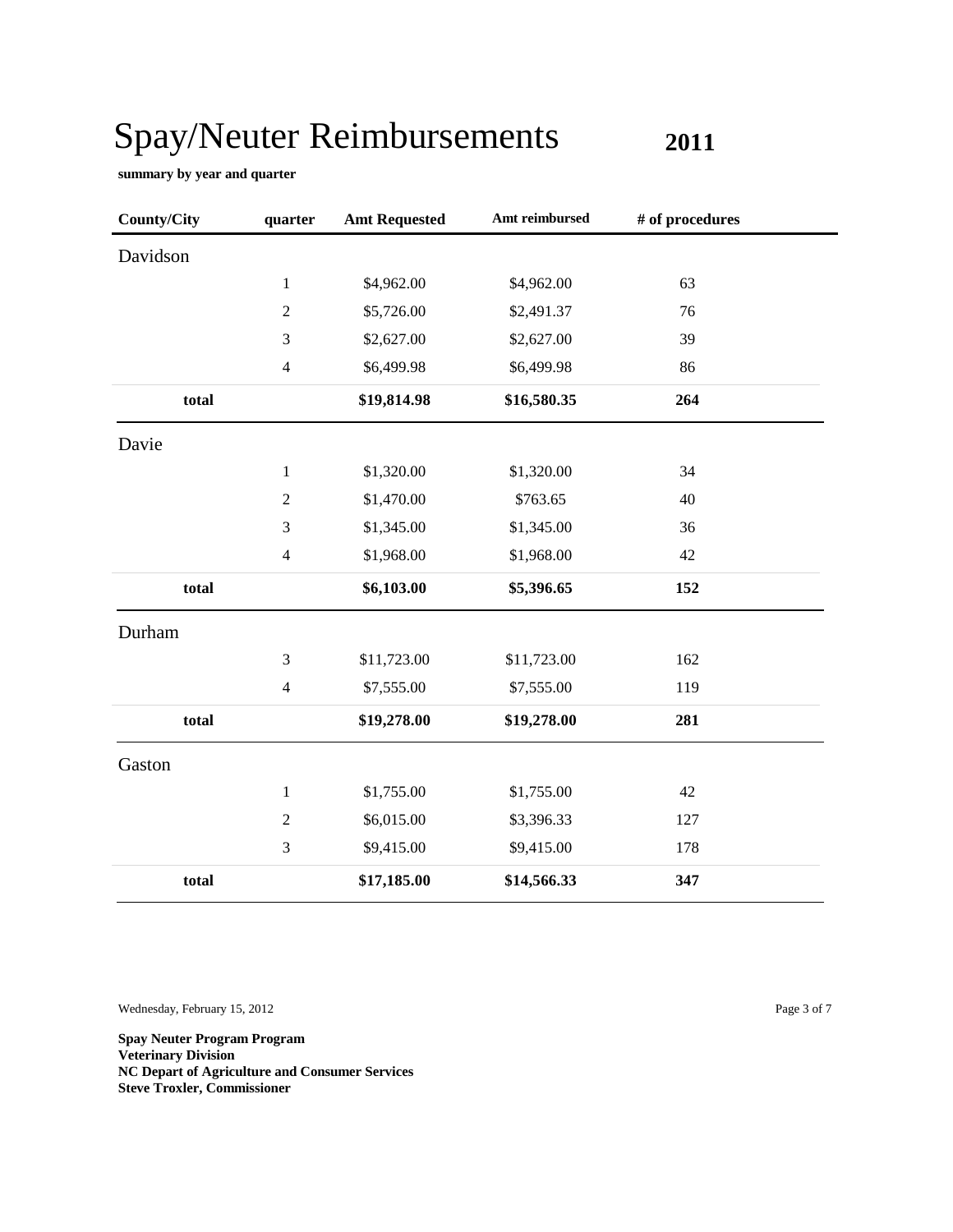**2011**

**summary by year and quarter**

| <b>County/City</b> | quarter                 | <b>Amt Requested</b> | Amt reimbursed | # of procedures  |
|--------------------|-------------------------|----------------------|----------------|------------------|
| Haywood            |                         |                      |                |                  |
|                    | $\mathbf{1}$            | \$9,058.00           | \$9,058.00     | 309              |
|                    | $\sqrt{2}$              | \$8,042.00           | \$965.19       | 291              |
|                    | $\mathfrak{Z}$          | \$11,180.00          | \$11,180.00    | 365              |
|                    | $\overline{4}$          | \$17,455.00          | \$17,455.00    | 676              |
| total              |                         | \$45,735.00          | \$38,658.19    | 1,641            |
| Henderson          |                         |                      |                |                  |
|                    | $\mathbf{1}$            | \$6,740.00           | \$6,740.00     | 148              |
|                    | $\boldsymbol{2}$        | \$5,915.00           | \$1,603.61     | 125              |
|                    | $\mathfrak{Z}$          | \$6,625.00           | \$6,625.00     | 141              |
|                    | $\overline{4}$          | \$6,005.00           | \$6,005.00     | 130              |
| total              |                         | \$25,285.00          | \$20,973.61    | 544              |
| Hertford           |                         |                      |                |                  |
|                    | $\mathbf{1}$            | \$58.00              | \$58.00        | 94               |
|                    | $\overline{2}$          | \$0.00               | \$0.00         | $\boldsymbol{0}$ |
| total              |                         | \$58.00              | \$58.00        | 94               |
| Iredell            |                         |                      |                |                  |
|                    | $\mathbf{1}$            | \$3,380.00           | \$3,380.00     | 175              |
|                    | $\boldsymbol{2}$        | \$4,145.00           | \$2,369.87     | 64               |
|                    | $\mathfrak{Z}$          | \$5,440.00           | \$5,440.00     | 145              |
|                    | $\overline{\mathbf{4}}$ | \$2,665.00           | \$2,665.00     | 118              |
| total              |                         | \$15,630.00          | \$13,854.87    | 502              |

Wednesday, February 15, 2012 Page 4 of 7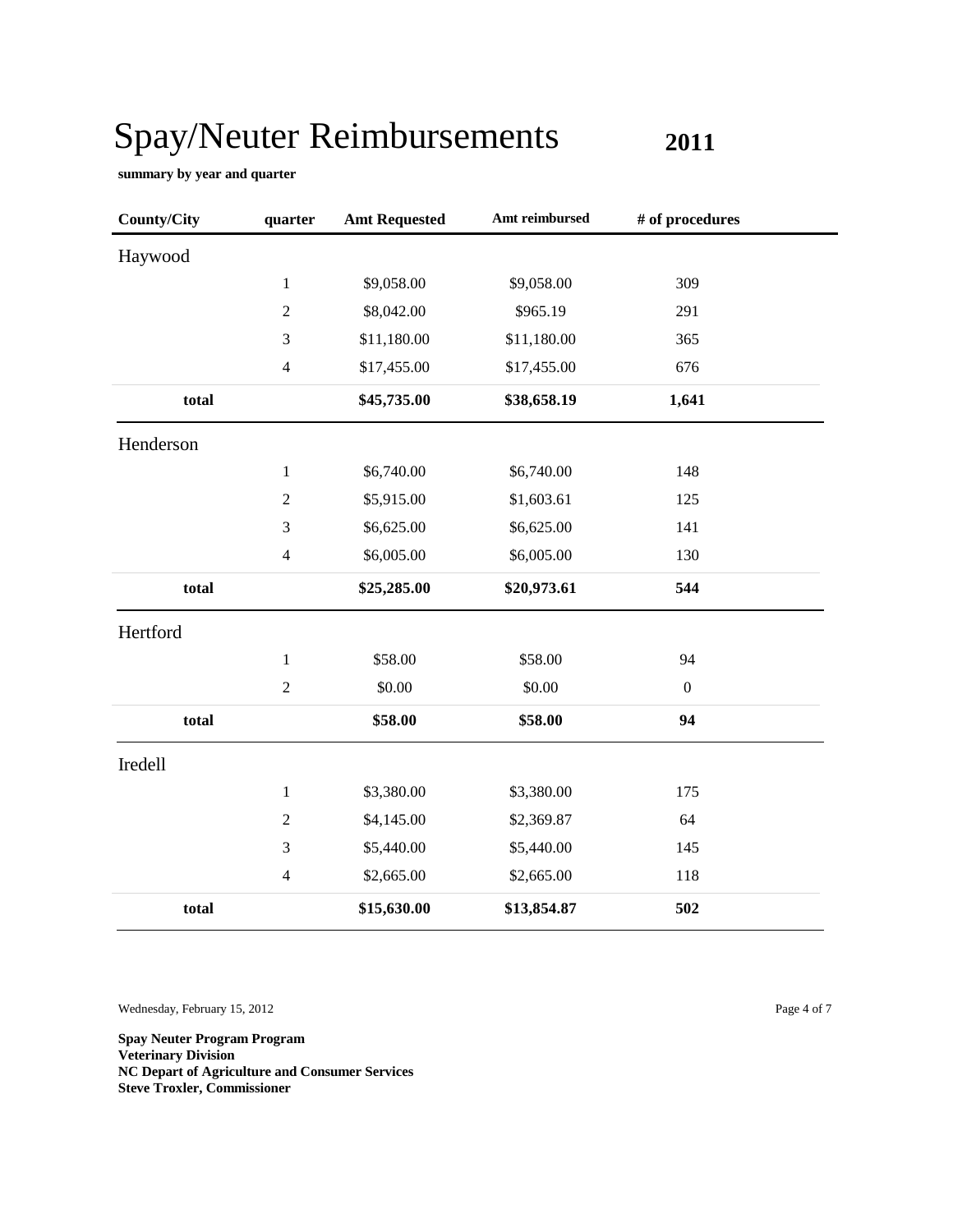**2011**

**summary by year and quarter**

| <b>County/City</b> | quarter        | <b>Amt Requested</b> | Amt reimbursed | # of procedures |  |
|--------------------|----------------|----------------------|----------------|-----------------|--|
| Macon              |                |                      |                |                 |  |
|                    | $\sqrt{2}$     | \$3,541.50           | \$78.28        | 69              |  |
|                    | 3              | \$5,710.00           | \$5,710.00     | 122             |  |
|                    | $\overline{4}$ | \$3,375.00           | \$3,375.00     | 84              |  |
| total              |                | \$12,626.50          | \$9,163.28     | 275             |  |
| Madison            |                |                      |                |                 |  |
|                    | $\mathbf{1}$   | \$4,440.00           | \$4,440.00     | 90              |  |
| total              |                | \$4,440.00           | \$4,440.00     | 90              |  |
| McDowell           |                |                      |                |                 |  |
|                    | 3              | \$1,236.50           | \$1,236.00     | 10              |  |
|                    | $\overline{4}$ | \$12,419.48          | \$12,419.48    | 121             |  |
| total              |                | \$13,655.98          | \$13,655.48    | 131             |  |
| Montgomery         |                |                      |                |                 |  |
|                    | $\overline{4}$ | \$683.75             | \$683.75       | $\,8\,$         |  |
| total              |                | \$683.75             | \$683.75       | 8               |  |
| Orange             |                |                      |                |                 |  |
|                    | $\mathbf{1}$   | \$9,300.00           | \$9,300.00     | 112             |  |
|                    | $\mathfrak{2}$ | \$3,698.90           | \$2,261.23     | 104             |  |
|                    | 3              | \$9,475.00           | \$9,475.00     | 123             |  |
|                    | $\overline{4}$ | \$9,598.50           | \$9,598.50     | 134             |  |
| total              |                | \$32,072.40          | \$30,634.73    | 473             |  |

Wednesday, February 15, 2012 Page 5 of 7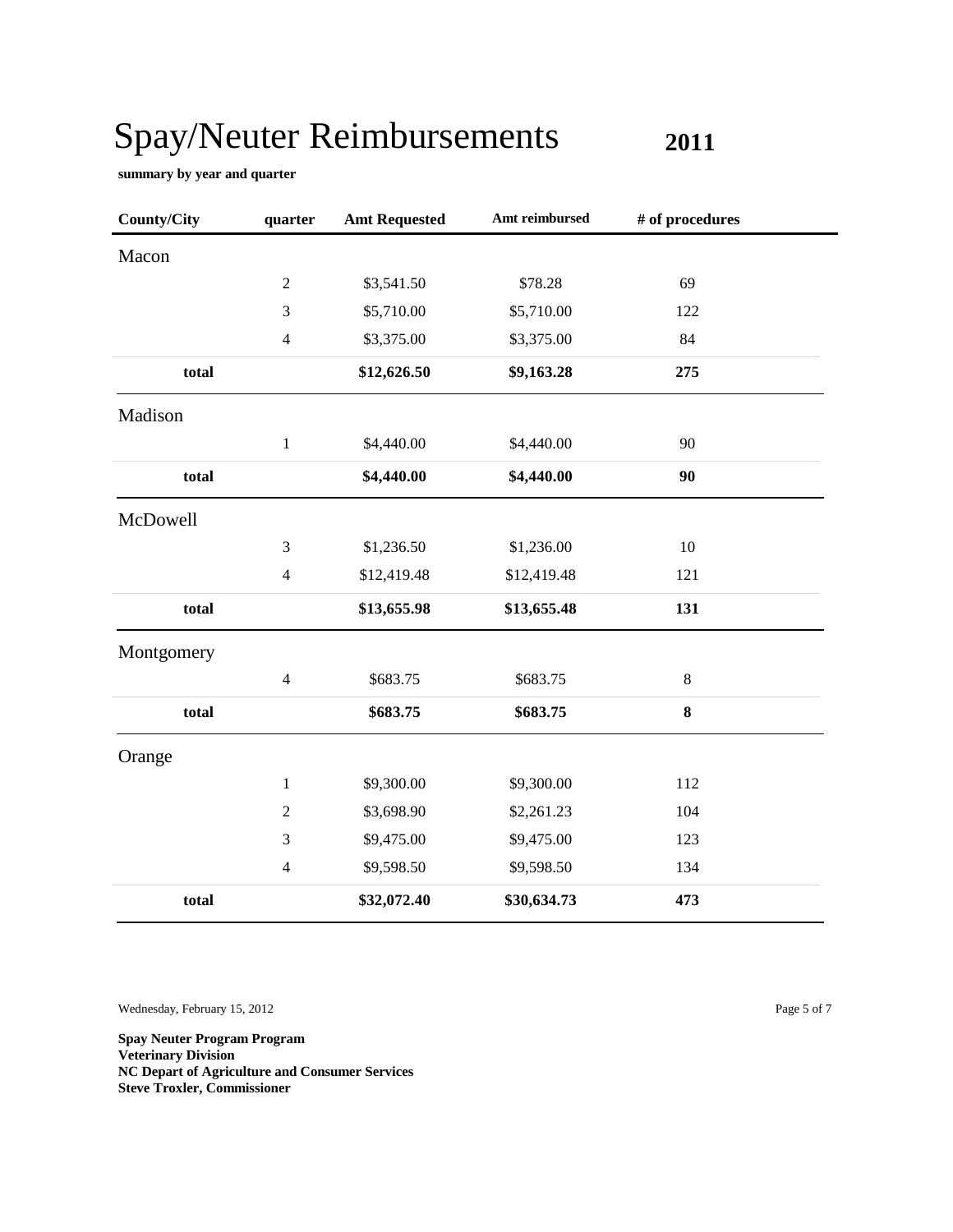**2011**

**summary by year and quarter**

| <b>County/City</b> | quarter        | <b>Amt Requested</b> | Amt reimbursed | # of procedures |
|--------------------|----------------|----------------------|----------------|-----------------|
| Person             |                |                      |                |                 |
|                    | $\sqrt{2}$     | \$965.00             | \$299.22       | 13              |
| total              |                | \$965.00             | \$299.22       | 13              |
| Randolph           |                |                      |                |                 |
|                    | $\overline{2}$ | \$1,395.00           | \$1,353.65     | 36              |
|                    | 3              | \$1,480.00           | \$1,480.00     | 39              |
|                    | $\overline{4}$ | \$337.00             | \$337.00       | $\tau$          |
| total              |                | \$3,212.00           | \$3,170.65     | 82              |
| Richmond           |                |                      |                |                 |
|                    | $\,1$          | \$7,248.00           | \$7,248.00     | 136             |
|                    | $\overline{2}$ | \$7,815.00           | \$7,165.48     | 151             |
|                    | 3              | \$5,955.00           | \$5,955.00     | 117             |
|                    | $\overline{4}$ | \$4,530.00           | \$4,530.00     | 80              |
| total              |                | \$25,548.00          | \$24,898.48    | 484             |
| Robeson            |                |                      |                |                 |
|                    | $\mathbf{1}$   | \$15,090.00          | \$15,090.00    | 187             |
|                    | $\sqrt{2}$     | \$12,725.00          | \$12,725.00    | 186             |
|                    | $\mathfrak{Z}$ | \$16,499.00          | \$16,499.00    | 203             |
|                    | $\overline{4}$ | \$19,010.00          | \$19,010.00    | 313             |
| total              |                | \$63,324.00          | \$63,324.00    | 889             |

Wednesday, February 15, 2012 Page 6 of 7